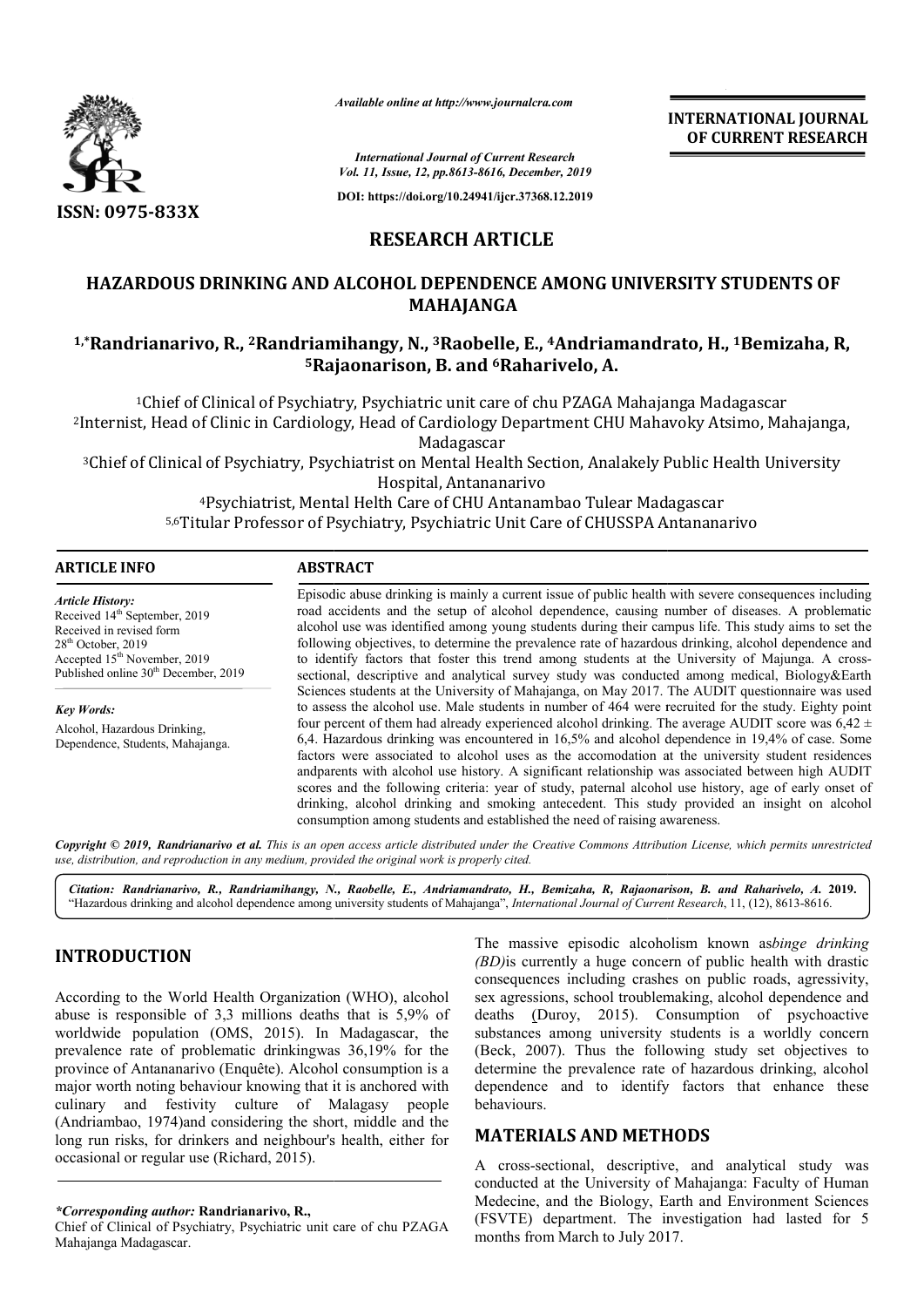Male students from the second to the sixth years, who gave their own consents, were included in the study. Sample population was parted into two batches: one group was made of students in Human Medecine selected in exhaustive manner and the other group ofthe FSVTE students that were randomly selected upon the method of allocation order. Each group comprised 232 students. The studied variables were the following : age, gender, student curriculum and year of study, marital status, residence, family and professional situation of parents, family alcohol use history, quantity of consumed drinks, alcohol related consequences, AUDIT questionnaire, other toxic substances uses (tobacco and marijuana). Data were collected on anonymous file and tested with the AUDIT (*Alcohol Use Disorders Identification Test*) which is a selfadministered questionnaire developed by the WHO work group. The AUDIT questionnaire is a simple test made of 10 questions to determine whether a person show addiction to alcohol or not. Each response is scored from 0 to 4. The whole score comprises between 0 to 40. It enables to categorize patients, into 3 groups in more reliable manner:non drinkersor with lower risk level,binge drinkers and alcohol dependents. A score of 8 or less for male and 7 or less for female participants shows a lower risk. A score  $\geq 8$  for male and  $\geq 7$  for female represents either an hazardous or a problematic alcohol use. A score > 12 for male and > 11 for female candidate is associated with alcohol dependence. Once collected, data were entered, treated and analysed with an IBM SPSS Statistics 20 software and Microsoft office Excel 2013. The association was assessed with the Pearson Chi-square test which a significance threshold of  $p < 0.05$ .

#### **RESULTS**

We have recruited 464 students. Fourty five point three percent (n  $= 210$ ) of the studied sample lived on campus residence (Table I). Students who had been lifetime alcohol users represented 83% (n  $= 387$ ). However, the mean age of early onset of drinking was 17  $\pm$  2,8 years and ranged from 4 to 28 years old, approximately 78% of students had their first drinking by the age of [15-19 years] (Table I). As for binge drinking: 22,2% of students were confirmed of having one episode of BD during the previous month, bier was the most incriminated drink in  $60,6\%$  of case (n = 131) (Table II). As for theco-occurrence with smoking, 8% of students were active smokers, the age of early smoking was estimated between 15 to 19 years in 68,60%. Marijuana consumption was found in 2,80% of students. The study revealed an AUDIT average score of  $6.42 \pm 6.4$  (0-29). Alcohol dependence was located in 19% ( $n = 75$ ) of case and hazardous drinking in 17% ( $n = 64$ ). Over the half of study population making  $64\%$  (n = 248) showed low risk consumption. A high AUDIT score was significantly associated with the year of study ( $2<sup>nd</sup>$ year) (p = 0,001), the place of living (campus residence) (p = 0,001), paternal alcohol use problem ( $p = 0.031$ ), age of early onset of drinking( $p = 0.001$ ), alcohol drinking history ( $p = 0.001$ ), alcohol use during the past 30 days ( $p = 0.001$ ), the frequency of alcohol consumption during the past 12 months ( $p = 0.001$ ), the number of co-occurrence drinking and smoking ( $p = 0.001$ ). No relation was established between the student curriculum and the AUDIT score (Table III).

#### **DISCUSSION**

It was observed that the majority of students under study (45,3%) lived in campus residence, 23,1% with roomates, 18,3% by them self, 7,5% with guardian 5,8% with parent.

The study led by Sinnasse and al. in 2016 reported different findings. In the study, 34,1% were alone, 23,9% with roomates and 33% with parents (Sinnasse, 2016). A french survey conducted on medical students in Paris reported that 71,5% of students lived with family member or with roomates, 21,5% were by them self, 7,0% were with roomates (Duroy, 2015). In foreign country, there is not a huge difference between the rentals of campus residence and private studios. Moreover, few students would benefit of university residence. In Mahajanga-Madagascar, students would insist to stay on campus residences failing enough financial support. Regarding to the alcohol consumption, 83,4% of students under study declared having at least one drinking lifetime experience. A survey conducted on students in Pharmacy Sciences from the 2nd to the 6th years at the University of Bordeaux, from October to December 2015 revealed that 95% of students had already used alcohol (Celia, 2017). The findings of this study were lower compared to those in west countries. It could be interpreted by the different habits among countries, particularly the point of view and use of alcohol. Nontheless, the findings were higher than those of Morocco and Tunisia respectively 17,4% (El Asri, 2017) and 15,1% (Chekib, 2017). Indeed, muslim religion plays an important role in these countries and alcohol consumption is almost prohibited.

In this study, the mean age of the early onset of drinkingwas  $17 \pm 2.8$  yearsand ranged from 4 to 28 years. It was observed that 77,5% of the study sample had experienced first drinking at the age of 15 to 20 years. According to Sorel and al. of the University of Nantes-France, the age of first drinking was as earlier as from 2 to 22 years [88]. Fourty six point five percent (46,50%) of students declared having their first drinking when at high school, 30,70% when at the University. A french study pointed out that 93% of twelve grade high school students had already experienced alcohol drinking (Sorel, 2004). Such observation was confirmed by a study conducted at the University of Marrakech in 2005 which revealed that the age of consuming toxic substance come with the begining of the youth period (Manoudi, 2010). That could be explained by the fact that adolescents seeking for strong sensations like to taste psychoactive substances. During the past month, we found that 45,4 % had no episode of BD (Binge drinking), 22,2% admitted with one episode of*BD*. A study led by Beck and al. conducted among young people of Haute-Normandie reported that 55,6% of boys aged 17 years had an episode of BD during the past 30 days and 25,6% of whom with at least three episodes (Beck, 2005). In France, the ESCAPD (Survey on health and consumption on call-up and preparation on defense day)published in 2014 that48,8% of adolescents of 17 years had at least three episodes of BDduring the past month (Spika, 2015). The difference of these findings could be explained by various period of investigation, but also by the size of the sample.

As noticed above, bier was the most consumed drink (60,60%) followed by strong liquors (25,50%) and wine (4,60%). Those results are similar to those of other authors [Sorel, 2004 ; Jean-Baptiste 2010 ; Richa 2012). This trend could be explained by the fact that bier is viewed as low alcohol content drink and well accepted by a large number of students. It was observed that alcohol consumption by the students was significantly correlated with the paternal drinking history ( $p = 0.003$ ). Suchobservation was confirmed by Duroy and al. (Duroy, 2015). We had noticed as well that living in campus residence was significantly related to alcohol abuse ( $p = 0.030$ ).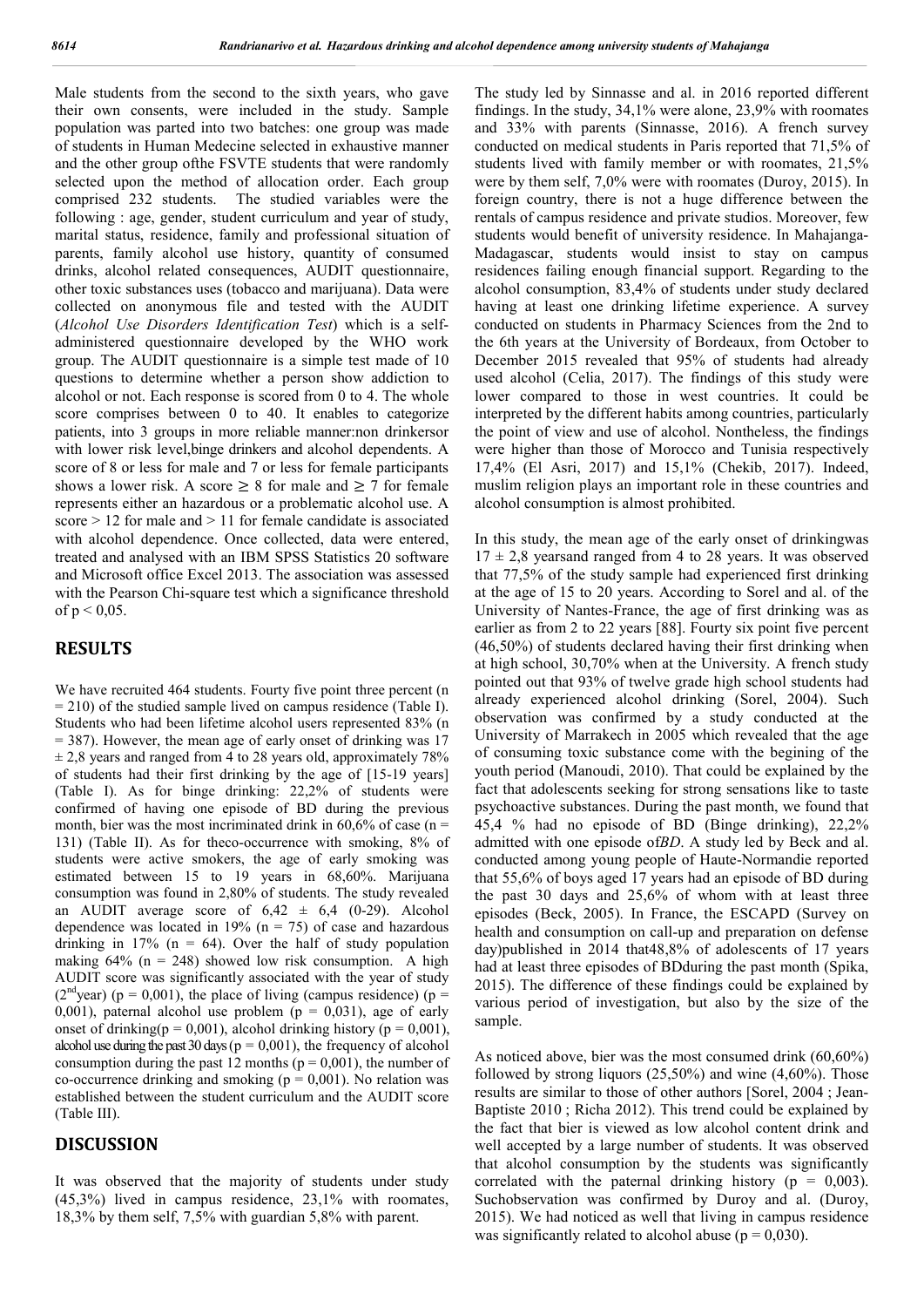| Parameters                | Number | Percentage |  |
|---------------------------|--------|------------|--|
| alcohol consumption       |        |            |  |
| Yes                       | 77     | 16,60      |  |
| N <sub>0</sub>            | 387    | 83,40      |  |
| first drinking at the age |        |            |  |
| before 14 years           | 46     | 11,9       |  |
| 15 to 19 years            | 300    | 77,5       |  |
| 20 to 24 years            | 40     | 10,3       |  |
| 25 to 29 years            | 1      | 0,3        |  |
| Place of living           |        |            |  |
| With parents              | 27     | 5,8        |  |
| With guardian             | 35     | 7.5        |  |
| Campus residence          | 210    | 45,3       |  |
| With roommate             | 107    | 23,1       |  |
| Lonely                    | 85     | 18,3       |  |

#### **Table 1. Distribution of the population by socio-demographic characteristics**

#### **Table 2. Frequency of consumption and amount of beverage consumed**

| Caractère de la consommation                                      |                | Number(n) | Percentage (%) |
|-------------------------------------------------------------------|----------------|-----------|----------------|
| How many times have you had 5 drinks or more in the last 30 days? | $\mathbf{0}$   | 98        | 45,4           |
|                                                                   | л.             | 48        | 22,2           |
|                                                                   | 2              | 35        | 16,2           |
|                                                                   | $3 - 5$        | 17        | 7,9            |
|                                                                   | $6 - 9$        | 12        | 5,5            |
|                                                                   | $\geq 10$      | 6         | 2,8            |
| Frequency of consumption in the last 12 months (number of times)  | $\theta$       | 189       | 48,8           |
|                                                                   | $\leq$ 1/month | 117       | 30,2           |
|                                                                   | $2-4/month$    | 45        | 11,7           |
|                                                                   | $2-3$ /week    | 20        | 5,2            |
|                                                                   | $>4$ /week     | 16        | 4,1            |
| Type of drink                                                     | Beer           | 131       | 60,6           |
|                                                                   | Vin            | 10        | 4,6            |
|                                                                   | Pastis         |           | 0,5            |
|                                                                   | Champagne      | 2         | 0,9            |
|                                                                   | Punch          | 9         | 4,2            |
|                                                                   | Strong alcohol | 55        | 25,5           |
|                                                                   | Cocktail       | 5         | 2,3            |
|                                                                   | Other          | 3         | 1,4            |

#### **Table 3. AUDIT Questionnaire**

|                              |                   | <b>AUDIT</b> Score |             |                              |       |
|------------------------------|-------------------|--------------------|-------------|------------------------------|-------|
|                              |                   | Consumption        | Consumption | addiction                    | p     |
|                              |                   | low risk           | at risk     |                              |       |
| School year                  | $2^{\circ}$       | 56                 | 24          | 42                           | 0,001 |
|                              | 3 <sup>e</sup>    | 60                 | 21          | 17                           |       |
|                              | $4^{\circ}$       | 71                 |             | 9<br>4                       |       |
|                              | 5 <sup>e</sup>    | 44                 |             | 5<br>4                       |       |
|                              | 6 <sup>e</sup>    | 17                 |             | $\tau$<br>6                  |       |
| Place of living              | With parents      | 13                 |             | 5<br>$\overline{4}$          |       |
|                              | With guardian     | 12                 |             | 8<br>6                       | 0,001 |
|                              | Campus residence  | 101                | 36          | 47                           |       |
|                              | With roommate     | 69                 | 11          | 12                           |       |
|                              | Lonely            | 53                 |             | $\overline{4}$<br>6          |       |
| History of alcoholism father | Yes               | 95                 | 36          | 34                           | 0,031 |
|                              | N <sub>o</sub>    | 153                | 28          | 41                           |       |
| First drinking at the age    | before 14 years   | 14                 |             | 27<br>5                      | 0,001 |
|                              | 15 to 19 years    | 198                | 56          | 46                           |       |
|                              | 20 to 24 years    | 35                 |             | 3<br>$\overline{c}$          |       |
|                              | 25 to 29 years    | 1                  |             | $\mathbf{0}$<br>$\mathbf{0}$ |       |
| History of drunkenness       | Yes               | 163                | 56          | 67                           | 0,001 |
|                              | N <sub>o</sub>    | 85                 |             | 8<br>8                       |       |
|                              |                   |                    |             |                              | 0,001 |
| Consumption                  | Yes               | 110                | 48          | 58                           |       |
| alcohol in the last 30 days  | N <sub>0</sub>    | 138                | 16          | 17                           |       |
| Number of glasses per day    | 1 to 2 glasses    | 133                |             | 6<br>11                      | 0,001 |
|                              | 3 to 4 glasses    | 74                 | 20          | 18                           |       |
|                              | 5 to 6 glasses    | 25                 | 12          | 8                            |       |
|                              | 7 to 8 glasses    | 14                 |             | 9<br>18                      |       |
|                              | $\geq 10$ glasses | 2                  | 17          | 20                           |       |
| Tobacco smoke                | Yes               | $\overline{4}$     | 14          | 17                           | 0,001 |
|                              | N <sub>o</sub>    | 244                | 50          | 58                           |       |